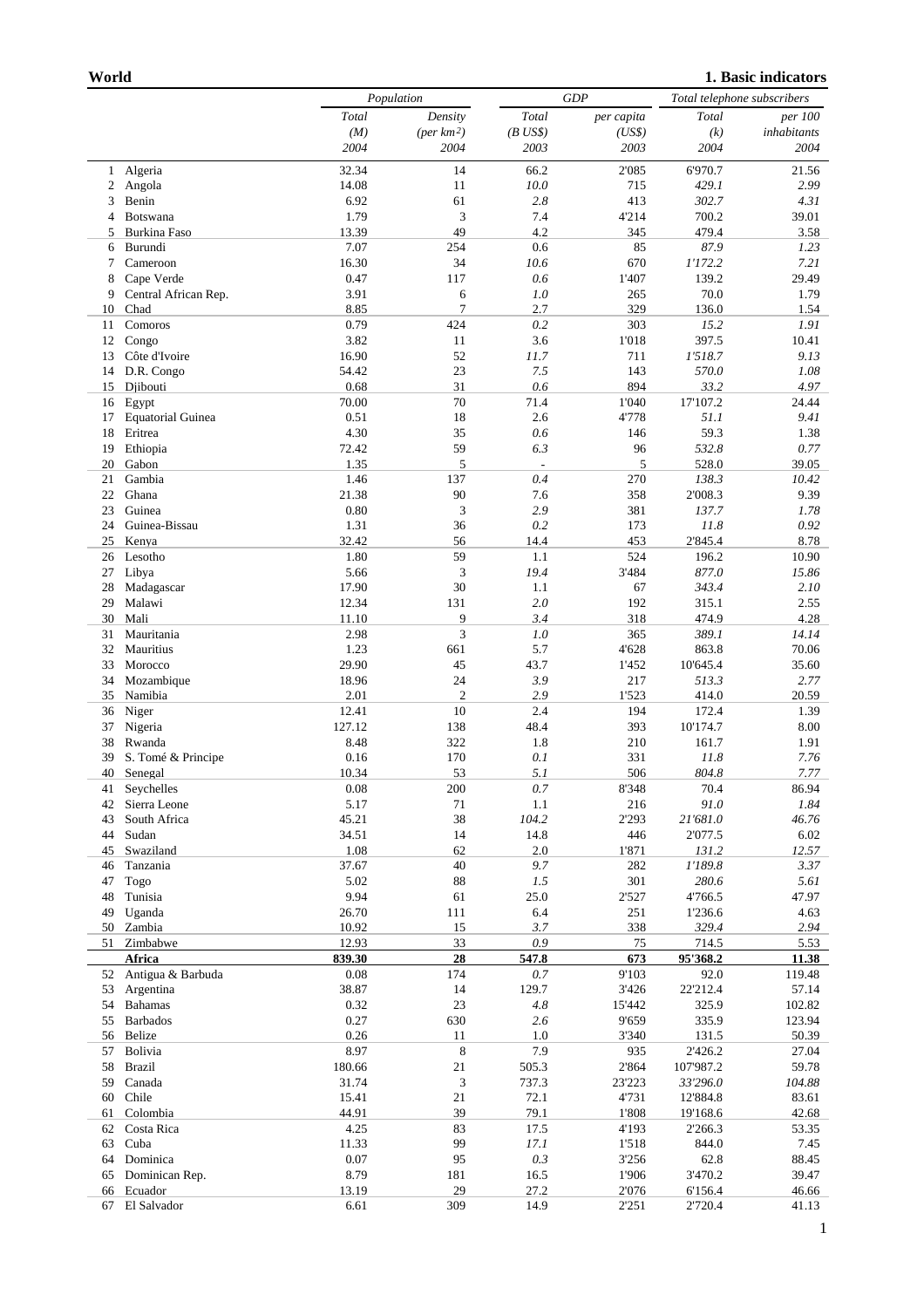## **1. Basic indicators**

**World**

|            |                                  | Population     |                    |                  | GDP              |                       | Total telephone subscribers |  |
|------------|----------------------------------|----------------|--------------------|------------------|------------------|-----------------------|-----------------------------|--|
|            |                                  | Total          | Density            | Total            | per capita       | Total                 | per 100                     |  |
|            |                                  | (M)            | $(\text{per km2})$ | $(B$ US\$)       | (US\$)           | (k)                   | inhabitants                 |  |
|            |                                  | 2004           | 2004               | 2003             | 2003             | 2004                  | 2004                        |  |
| 68         | Grenada                          | 0.10           | 299                | 0.4              | 3'908            | 76.0                  | 73.80                       |  |
| 69         | Guatemala                        | 12.66          | 116                | 24.7             | 2'008            | 4'300.4               | 33.97                       |  |
| 70         | Guyana                           | 0.77           | 4                  | 0.7              | 835              | 246.6                 | 32.16                       |  |
| 71         | Haiti                            | 8.44           | 304                | 2.8              | 339              | 540.0                 | 6.40                        |  |
| 72         | Honduras                         | 7.00           | 62                 | 6.9              | 1'021            | 1'078.6               | 15.41                       |  |
| 73         | Jamaica                          | 2.68           | 234                | 8.1              | 3'084            | 2'700.0               | 100.90                      |  |
| 74         | Mexico                           | 104.93         | 53                 | 636.9            | 6'328            | 56'524.4              | 53.87                       |  |
| 75         | Nicaragua                        | 5.60           | 46                 | 4.1              | 754              | 953.1                 | 17.03                       |  |
| 76         | Panama                           | 3.17           | 40                 | 12.9             | 4'127            | 1'231.9               | 38.83                       |  |
| 77         | Paraguay                         | 6.02           | 15                 | 6.0              | 1'018            | 2'051.1               | 34.59                       |  |
| 78         | Peru                             | 27.57<br>0.05  | 21<br>192          | 60.6<br>0.4      | 2'208            | 6'142.4<br>35.0       | 22.28<br>70.00              |  |
| 79<br>80   | St. Kitts and Nevis<br>St. Lucia | 0.15           | 244                | 0.7              | 7'611<br>4'364   | 65.4                  | 40.90                       |  |
| 81         | St. Vincent                      | 0.12           | 311                | 0.4              | 3'162            | 76.0                  | 62.79                       |  |
| 82         | Suriname                         | 0.44           | 3                  | 1.0              | 2'054            | 294.1                 | 67.00                       |  |
| 83         | Trinidad & Tobago                | 1.31           | 255                | 10.7             | 8'246            | 969.1                 | 74.15                       |  |
| 84         | <b>United States</b>             | 297.04         | 32                 | 10'445.6         | 36'273           | 359'052.1             | 120.88                      |  |
| 85         | Uruguay                          | 3.24           | 17                 | 11.2             | 3'461            | 1'600.0               | 49.37                       |  |
|            | 86 Venezuela                     | 26.18          | 29                 | 95.5             | 3'788            | 11'767.4              | 44.96                       |  |
|            | <b>Americas</b>                  | 873.19         | 22                 | 12'963.7         | 15'242           | 664'084.4             | 76.06                       |  |
| 87         | Armenia                          | 3.05           | 102                | 2.8              | 738              | 785.8                 | 25.75                       |  |
| 88         | Azerbaijan                       | 8.45           | 98                 | 7.1              | 864              | 2'766.5               | 32.75                       |  |
| 89         | Bahrain                          | 0.74           | 1'042              | 7.6              | 11'312           | 841.3                 | 113.85                      |  |
| 90         | Bangladesh                       | 149.66         | 1'039              | 51.7             | 382              | 5'154.5               | 3.44                        |  |
| 91         | Bhutan                           | 2.33           | 50                 | 0.5              | 734              | 47.4                  | 2.04                        |  |
| 92         | Brunei Darussalam                | 0.37           | 63                 | 4.3              | 12'447           | 225.4                 | 65.92                       |  |
| 93         | Cambodia                         | 14.48          | 80                 | 4.1              | 293              | 534.7                 | 3.78                        |  |
| 94         | China                            | 1'313.31       | 137                | 1'416.1          | 1'096            | 647'267.0             | 49.29                       |  |
| 95         | Georgia                          | 5.07           | 73                 | 3.3              | 673              | 1'523.8               | 30.03                       |  |
| 96         | Hong Kong, China                 | 7.12           | 6'700              | 156.6            | 22'994           | 11'928.4              | 167.65                      |  |
| 97         | India                            | 1'081.23       | 341                | 591.5            | 560              | 91'260.0              | 8.44                        |  |
| 98         | Indonesia                        | 222.61         | 116                | 208.7            | 970              | 39'990.0              | 17.96                       |  |
| 99         | Iran $(I.R.)$                    | 69.79          | 42                 | 135.5            | 2'042            | 17'947.7              | 27.06                       |  |
| 100<br>101 | Israel<br>Japan                  | 6.86<br>127.80 | 310<br>338         | 110.3<br>3'991.8 | 16'307<br>31'324 | 10'187.5<br>150'261.9 | 148.46<br>117.58            |  |
| 102        | Jordan                           | 5.61           | 58                 | 9.9              | 1'814            | 2'211.9               | 39.41                       |  |
| 103        | Kazakhstan                       | 15.40          | 6                  | 30.0             | 1'894            | 5'258.9               | 34.14                       |  |
| 104        | Korea (Rep.)                     | 48.08          | 488                | 605.4            | 12'651           | 62'644.1              | 130.29                      |  |
| 105        | Kuwait                           | 2.60           | 107                | 41.5             | 16'693           | 2'497.0               | 96.22                       |  |
| 106        | Kyrgyzstan                       | 5.21           | 26                 | 1.9              | 379              | 534.4                 | 10.61                       |  |
|            | 107 Lao P.D.R.                   | 5.79           | 24                 | 1.9              | 338              | 279.2                 | 4.82                        |  |
| 108        | Lebanon                          | 3.55           | 341                | 16.7             | 4'988            | 1'518.0               | 42.76                       |  |
| 109        | Macao, China                     | 0.47           | 19'622             | 7.9              | 17'672           | 606.4                 | 129.85                      |  |
| 110        | Malaysia                         | 24.88          | 75                 | 103.2            | 4'099            | 19'058.2              | 76.61                       |  |
| 111        | Maldives                         | 0.33           | 1'101              | 0.6              | 2'258            | 144.7                 | 44.13                       |  |
| 112        | Mongolia                         | 2.63           | $\overline{c}$     | 1.2              | 483              | 457.1                 | 18.60                       |  |
| 113        | Myanmar                          | 54.00          | 80                 | 10.3             | 193              | 516.9                 | 0.96                        |  |
| 114        | Nepal                            | 25.72          | 182                | 5.9              | 247              | 579.3                 | 2.25                        |  |
| 115        | Oman                             | 2.94           | 11                 | 22.0             | 8'446            | 1'045.3               | 35.62                       |  |
|            | 116 Pakistan                     | 152.00         | 189                | 69.6             | 465              | 9'525.1               | 6.27                        |  |
| 117        | Palestine                        | 3.69           | 612                | 3.0              | 873              | 1'331.7               | 36.14                       |  |
| 118        | Philippines                      | 82.65          | 276                | 80.4             | 992              | 36'373.4              | 44.01                       |  |
| 119        | Qatar                            | 0.62           | 54                 | 19.5             | 27'550           | 681.2                 | 110.05                      |  |
| 120<br>121 | Saudi Arabia<br>Singapore        | 24.92<br>4.32  | 10<br>6'320        | 212.6<br>91.5    | 9'432<br>21'794  | 12'870.9<br>5'724.6   | 51.65<br>132.67             |  |
| 122        | Sri Lanka                        | 19.27          | 294                | 18.2             | 947              | 3'202.4               | 16.62                       |  |
| 123        | Syria                            | 18.22          | 98                 | 19.4             | 1'133            | 5'005.0               | 27.47                       |  |
| 124        | Taiwan, China                    | 22.76          | 632                | 289.8            | 12'821           | 36'290.1              | 159.43                      |  |
| 125        | Tajikistan                       | 6.30           | 44                 | 1.2              | 188              | 292.8                 | 4.48                        |  |
| 126        | Thailand                         | 61.97          | 121                | 143.2            | 2'312            | 34'176.0              | 55.15                       |  |
| 127        | Turkmenistan                     | 4.94           | 10                 | 4.4              | 988              | 385.3                 | 7.92                        |  |
| 128        | United Arab Emirates             | 4.35           | 52                 | 71.0             | 18'919           | 4'870.9               | 112.03                      |  |
| 129        | Uzbekistan                       | 26.48          | 59                 | 6.5              | 257              | 2'037.9               | 7.96                        |  |
| 130        | Viet Nam                         | 82.48          | 250                | 39.0             | 480              | 15'084.9              | 18.29                       |  |
| 131        | Yemen                            | 20.73          | 109                | 11.3             | 563              | 1'870.1               | 9.02                        |  |
|            | Asia                             | 3'745.76       | 126                | 8'630.7          | 2'360            | 1'247'795.7           | 33.36                       |  |
| 132        | Albania                          | 3.19           | 111                | 4.1              | 1'332            | 1'355.0               | 44.10                       |  |
|            | 133 Austria                      | 8.21           | 98                 | 254.0            | 31'209           | 11'753.0              | 143.22                      |  |